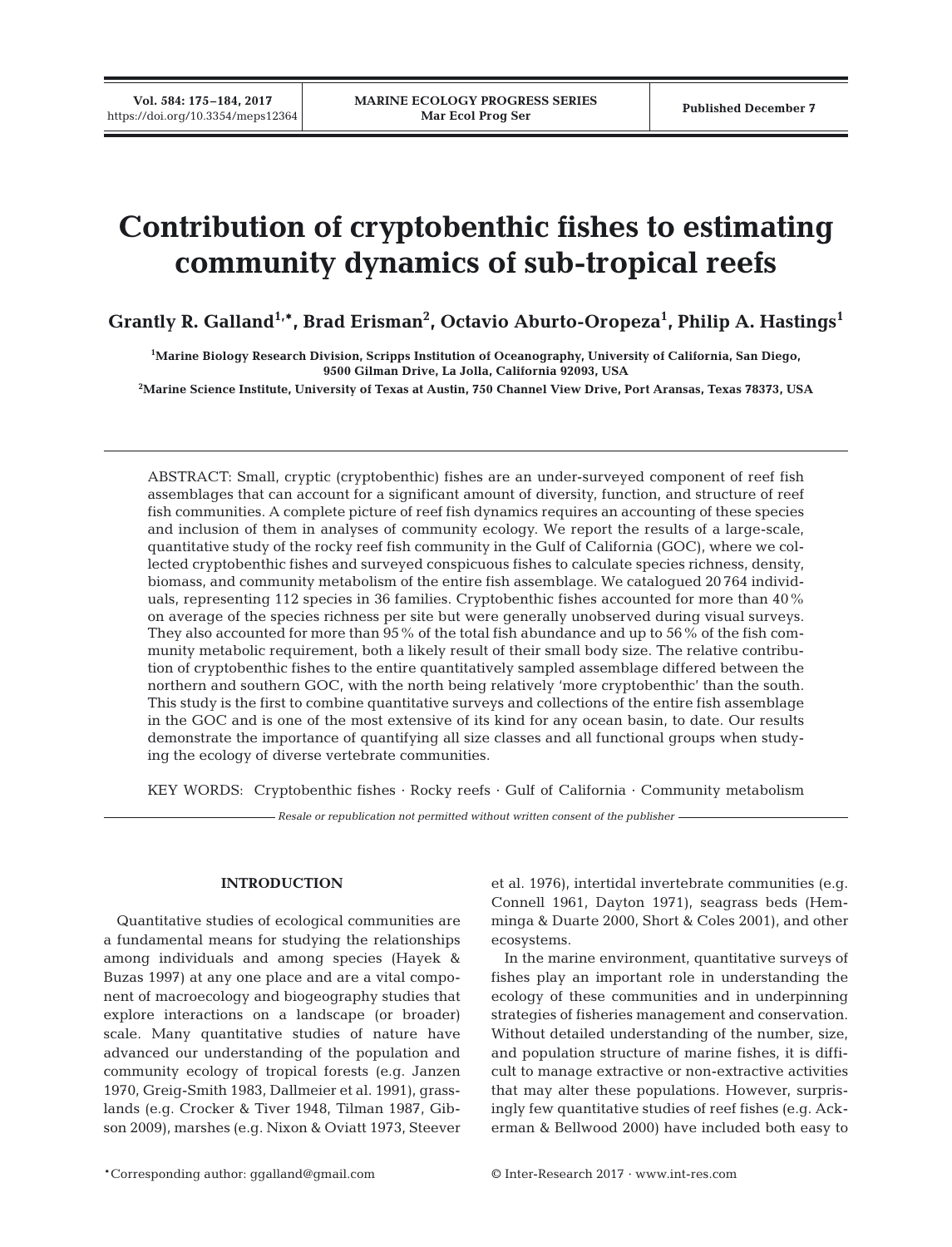observe, conspicuous fishes as well as more difficult to observe and difficult to identify fishes, together at the same sites. This shortcoming limits the conclusions that can be drawn about the makeup and function of reef fish assemblages to those species that are easy to visually survey.

On coral and rocky reefs, it is impossible to obtain quantitative samples using towed nets, and researchers in these systems often rely on SCUBA-based, non-extractive surveys to estimate fish densities (e.g. Harmelin-Vivien et al. 1985, Bohnsack & Bannerot 1986, Lang 2003). These methods have worked well in describing many interesting features of reef fish dynamics (Hixon 2011) and in targeted efforts to conserve these communities (e.g. Sala et al. 2002, Sandin et al. 2008, Friedlander et al. 2012). Visual surveys of fishes, however, underestimate or ignore the densities of small, benthic, cryptically colored ('crypto benthic') species. Depending on the ecological metric of interest, this underestimate may be a significant oversight, as cryptobenthic fishes are abundant (Ackerman & Bellwood 2000, Thomson & Gilligan 2002), diverse (Smith-Vaniz et al. 2006), and may represent a significant portion of reef trophodynamics (Kotrschal 1989, Depczynski & Bellwood 2003, Ackerman & Bellwood 2003, Ackerman et al. 2004) and/or productivity (Allen et al. 1992). Furthermore, small fishes are known to have disproportionately high metabolic rates (Gillooly et al. 2001), so cryptobenthic species may contribute significantly to community metabolism on some reefs (e.g. Ackerman & Bellwood 2000). Finally, many cryptobenthic fishes are microhabitat specialists (e.g. Gonzales-Cabello & Bellwood 2009, Hastings & Galland 2010, Ahmadia et al. 2012, Harborne et al. 2012, Tornabene et al. 2013), so quantitative monitoring of this group may highlight or reveal micro-alterations to coral and rocky reefs (Goatley et al. 2016).

Here, we report the results of combined visual, non-extractive surveys of conspicuous fishes and quantitative, extractive surveys of cryptobenthic fishes from 17 sites, stretching across more than 5.5° latitude in the Gulf of California (GOC), Mexico. This is a highly productive region (Alvarez-Borrego 2010) particularly important to Mexican fisheries (Cisneros-Mata 2010), and it is a biodiversity hotspot (Roberts et al. 2002) and is known for numerous species of megafauna. The combined study of conspicuous and cryptobenthic fishes contributes to the general understanding of GOC reef structure. Surveys and collections were completed concurrently during an expedition in July 2010 and represent a unique snapshot of the complete reef fish community

at those sites. We report the contribution of the historically undersampled cryptobenthic component to GOC rocky reef fish assemblages and review emergent patterns in richness, density, biomass, and metabolism.

This study is the first to combine quantitative surveys and collections of the rocky reef fish assemblage in the GOC and is the most extensive of its kind for any ocean basin, to date. It provides new insights into the contribution of undersampled fishes to community dynamics and demonstrates the importance of considering all parts of the fish assemblage when studying sub-tropical reefs.

### **MATERIALS AND METHODS**

#### **Study site**

Our study sites stretch along the Baja California Peninsula and the GOC, a long (~1000 km), narrow (~150 km), semi-enclosed basin between the Baja Peninsula and continental Mexico (Fig. 1). The GOC has a rich ichthyofauna (Hastings et al. 2010) and is characterized by rocky, rather than coral, reefs (Thomson et al. 2000). The total reef fish fauna of the Gulf includes an estimated 280-plus species (Thomson et al. 2000), and at least 104 of these are cryptobenthic species (Galland 2013).

The northern part of the region is known to include several disjunct populations of temperate fishes from California, USA, that are not present in the southern GOC, and the southern area is known to include tropical species that do not reach the north (Walker 1960, Bernardi et al. 2003). Therefore, we binned sites into 2 sub-regions, after Walker (1960), and hereafter refer to them as 'south' and 'north' (Fig. 1).

#### **Field surveys**

To quantitatively describe the conspicuous component of the reef fish assemblage, we conducted areabased visual surveys at each site. Visual surveys followed the methods of Aburto-Oropeza et al. (2011). SCUBA divers swam along 50 m transects, identifying, counting, and estimating the size of all individuals observed within a 5 m wide area  $(250 \text{ m}^2 \text{ total})$ area per transect) during 2 passes. Different species were counted during each pass, with mobile species counted during the first pass and territorial/demersal species counted during the second. This methodology prevented individuals from being counted multi-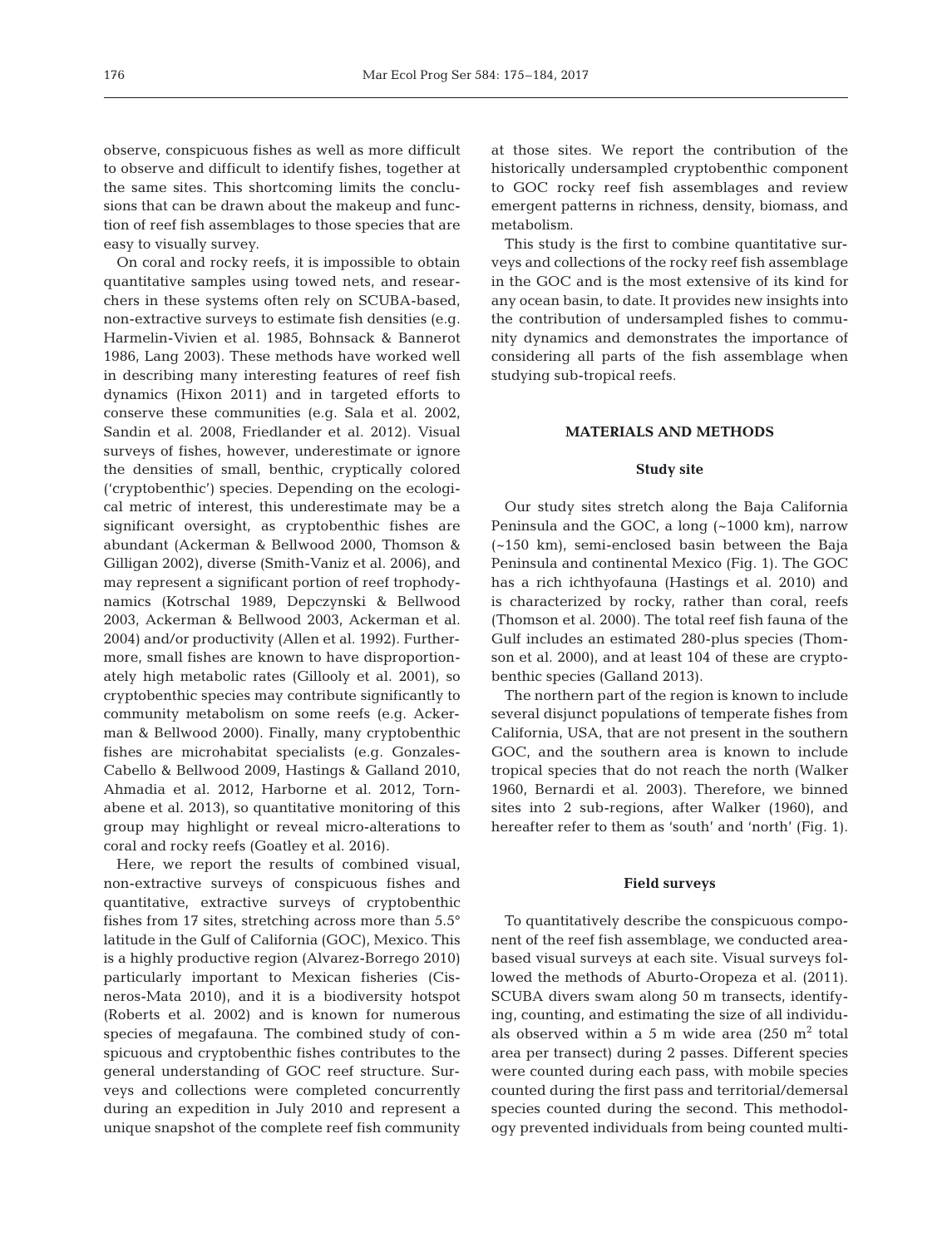

Fig. 1. Gulf of California, Mexico. Numbered circles represent study sites. Site 13 is geographically close to Site 14 and is hidden under the Site 14 circle

ple times and allowed the divers to concentrate their focus on a distinct behavioral group during each pass. At each site, we attempted to conduct at least 4 transects, all at precisely 5 m depth, but weather and reef conditions prevented us from accomplishing this goal at some sites. Therefore, visual counts are compared per transect.

To quantitatively describe the cryptobenthic component of the reef fish assemblage, we conducted area-based extractions at each site. A team of divers erected a barrier net (1.3 m tall, 0.6 cm mesh) around a 10 m2 area and released a standardized solution of Prentiss 8.4% powdered rotenone (1−2 kg, depending on oceanographic conditions), Ivory Ultra liquid dish soap (120 ml per kg of powdered rotenone), and seawater (to form a slurry). Rotenone is widely considered the most important ichthyocide in marine fish research (Robertson & Smith-Vaniz 2008) and allowed divers to carefully and systematically remove virtually every fish, however small, from inside the barrier net. After rotenone application, divers spent 2 to 4 h collecting all fishes inside the  $10 \text{ m}^2$  area. Generally, one diver patrolled the bottom of the net along the outside to prevent surge or currents from carrying away specimens and to keep away opportunistic predators. A second diver collected all fishes inside the area, actively searching under rocks and within the substrate and vegetation until all fishes were captured. Samples were collected at depths of 1 to 5 m. The areas chosen for collecting were based on detailed field notes obtained from an earlier study that included quantitative rotenone collections of cryptobenthic fishes in the 1970s (Thom son & Gilligan 2002). Specific sites were chosen based on visual inspection of the area to find representative habitat and vegetation cover. Sites were close enough to visual survey transects to be part of the same system but far enough to prevent sampling activities from skewing the survey results — as all surveying and collecting was conducted concurrently. In order to reduce sampling biases, a team of 2 divers conducted all visual surveys, while a second team obtained all rotenone samples.

Collected specimens were either fixed in 10% formalin or preserved in 95% ethanol and are archived at the Scripps Institution

of Oceanography Marine Vertebrate Collection in collection numbers SIO 11-85 to SIO 11-102. Individual specimens were weighed to the nearest 0.01 g, and weights were summed by site. Where specimens weighed less than 0.01 g, 2 or more individuals of the same species (of equal length) were weighed together. In this manner, the precise biomass of cryptobenthic fishes was determined for each site.

## **Data analyses**

Biomass of visually surveyed individuals was calculated using the estimated lengths recorded by surveyors in the field and length−weight relationships of the form  $W = aL^b$ , where *W* is equal to biomass in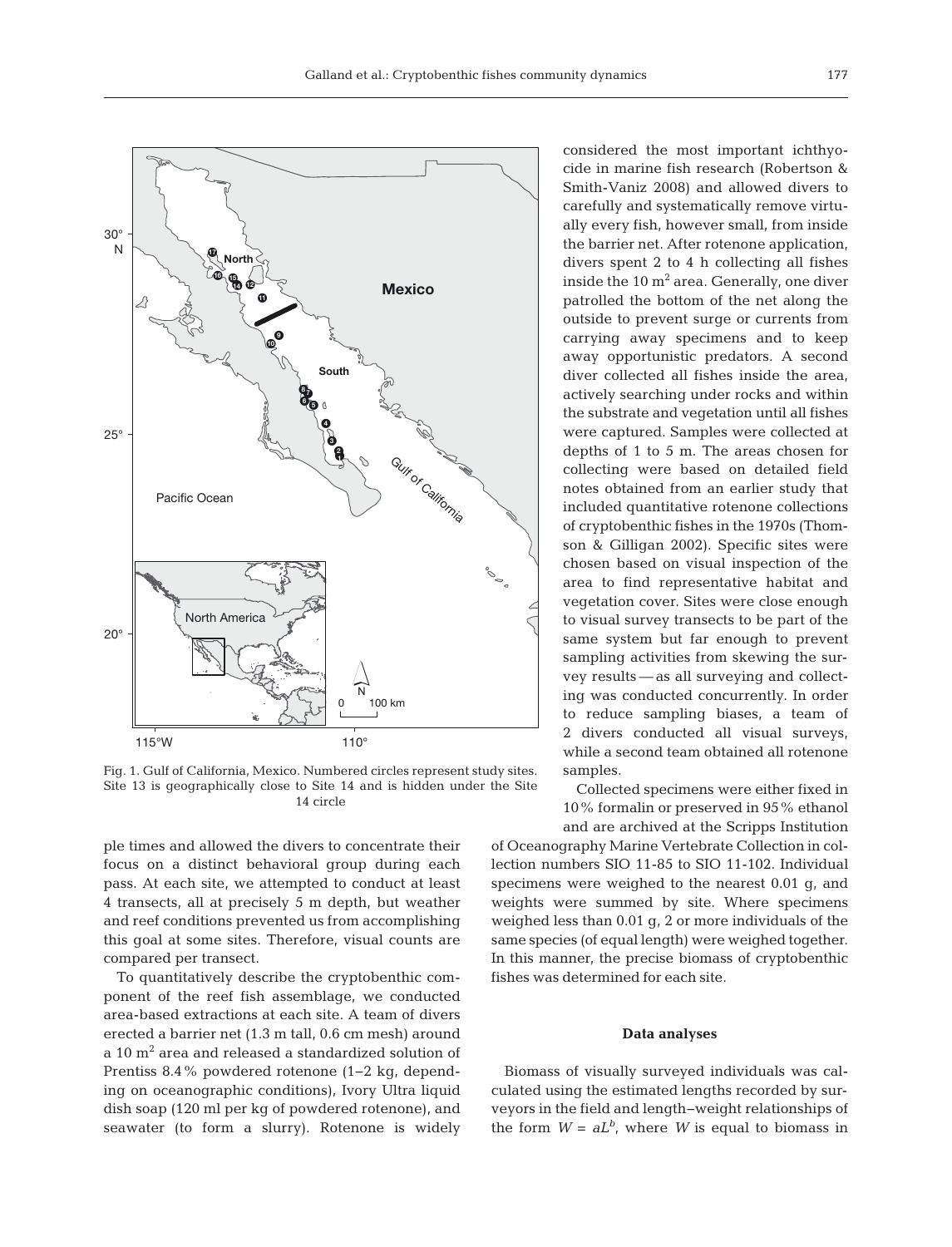grams, *L* is equal to length in centimeters, and *a* and *b* are constants reported for each species in Fishbase (Froese & Pauly 2015). Weights of all individuals were summed by transect and converted to grams per unit area. Values from the 2 survey techniques were compared to identify the relative contribution of the cryptobenthic and conspicuous fish communities to overall biomass and summed to obtain the total fish biomass per unit area at each site.

Metabolism (measured as routine metabolic rate, RMR), following Gillooly et al. (2001) and Davison et al. (2013), was assumed to be a function of biomass *(W)* and temperature *(T)*:

RMR (J min<sup>-1</sup>) =  
EXP(a) × 
$$
W^{0.75}
$$
 × EXP[1000*c*/(273.15 + T)] (1)

where *a* is a mass-independent constant equal to 14.47 and *c* is a constant associated with the activation energy, equal to −5.020 (Gillooly et al. 2001).

As metabolism scales with a fractional power of biomass, it is higher (per unit mass) in small individuals and was therefore calculated separately for each individual specimen using the measured or derived biomasses and summed by site to obtain wholecommunity fish metabolism per unit area. Temperatures used in the above equation were derived by averaging temperature taken at each site at 20-min intervals for 30 d prior to surveying the fish assemblage. These temperatures were collected using *in situ* temperature loggers, installed at each site, prior to surveying the fish assemblage (Galland 2013).

To visualize differences in community structure among sites and examine whether our study supports previous observations of different rocky reef fish assemblages at sites in the north and south (as concluded by Walker 1960), we analyzed the abundance data (per unit area) using non-metric multidimensional scaling (nMDS; Clarke 1993). A Bray-Curtis dissimilarity matrix was created from the raw data and used in the nMDS, which we limited to 2 dimensions. As we were interested in the cryptobenthic portion's contribution to the whole fish assemblage, we performed this process 3 times, once for each group (cryptobenthic and conspicuous) and once for the combined dataset.

The contribution of the cryptobenthic portion of the fish assemblage was determined by comparing species richness, abundance, biomass, and metabolism of the 2 groups at each site. Biomass, metabolism, and abundance data were converted to values per unit area in order to compare visual and extractive surveys. Species richness was pooled per site. Potential differences in the relative contribution of cryptobenthic fishes to the community dynamics at sites in the northern and southern sub-regions were tested using a series of *t*-tests. Data were first subjected to *F*-tests to test for equivalence of variance between samples. Where variance was equal, Student's *t*-tests were used to test for differences in means between sub-regions. Where variance was not equal, *t*-tests for unequal variances were used instead (see Ruxton 2006). To assess differences in just the cryptobenthic and conspicuous portions of the assemblage (separately) between the sub-regions, we followed a similar methodology, with each of the 4 parameters (biomass, metabolism, species richness, and abundance) examined per transect or per extraction plot and tested between sub-regions using Student's *t*-tests or *t*-tests for unequal variances.

#### **RESULTS**

Across our 17 sites, we collected or surveyed a total of 20 764 reef fishes comprising 112 species and 36 families. Four of the species (3 families) were rays or skates, and the remaining 107 species (33 families) were bony fishes. We did not observe any sharks. We collected 40 cryptobenthic species, including gobies (Gobiidae), combtooth blennies (Blenniidae), labrisomid blennies (Labrisomidae), tube blennies (Chae nopsidae), triplefin blennies (Tripterygiidae), clingfishes (Gobiesocidae), scorpionfishes (Scorpaenidae), cardinalfishes (Apogonidae), and viviparous brotulas (Bythitidae). Other families of cryptobenthic fishes (e.g. frogfishes; Antennariidae) were not taken in any sample or observed in surveys of conspicuous fishes, though they are known from the GOC. Seventy-two species are included in the conspicuous group. Though it is difficult to quantify eels (Anguilliformes) or nocturnal fishes (e.g. Holocentridae) with either daytime visual surveys or rotenone collections, we included visual records of individuals in these taxa in the conspicuous group, with the caveat that their densities are likely underestimated. Nineteen of the 72 conspicuous fish species were observed at only one site, while 6 of 40 cryptobenthic fish species were collected only once. Two conspicuous species but no cryptobenthic species were observed or collected at all 17 sites.

The results of the nMDS imply differences in the structure of the rocky reef fish assemblages between the north and south. This is apparent in plots of the results in ordination space for cryptobenthic fishes, conspicuous fishes, and the combined dataset (Fig. 2). There is little overlap between the sites that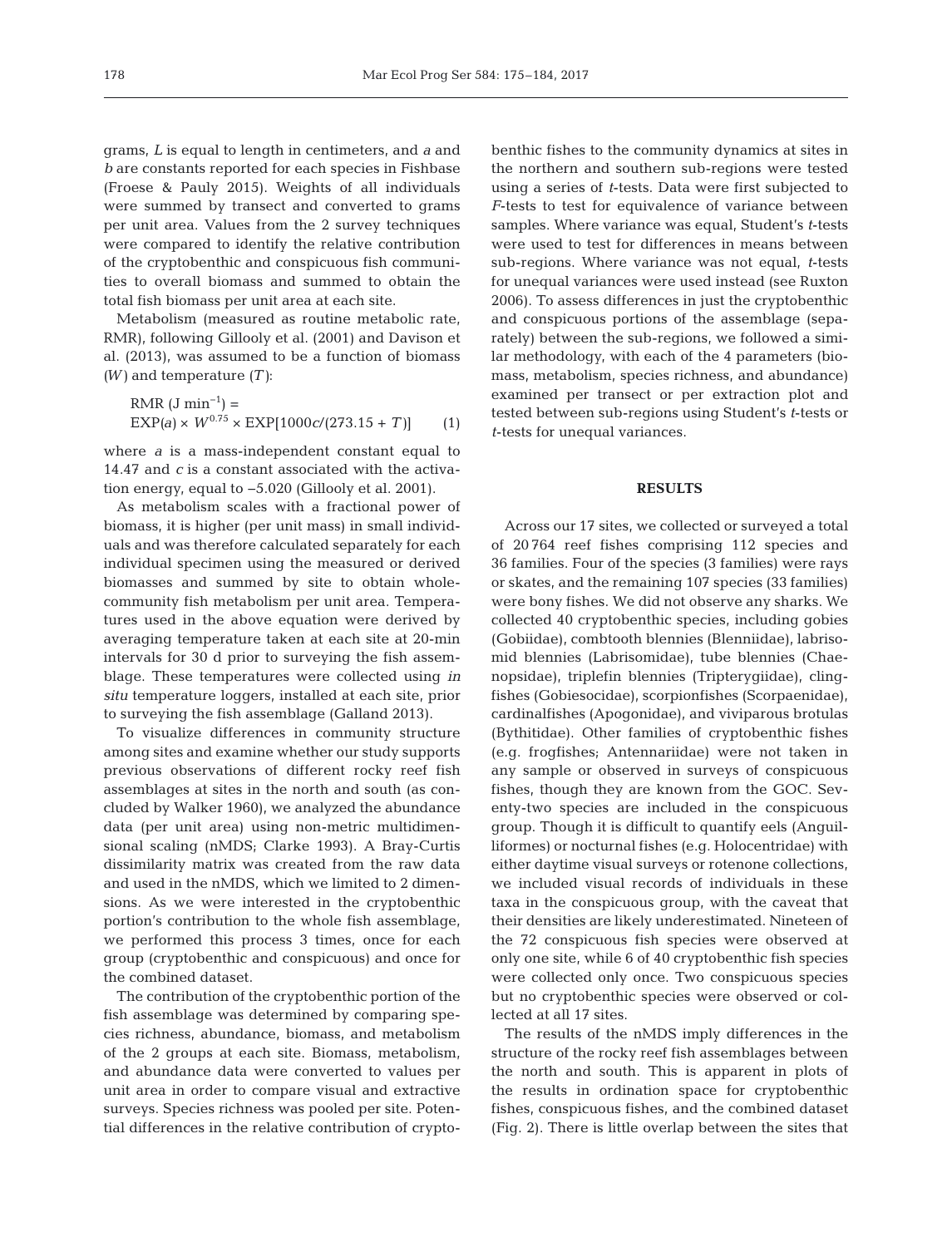

we assigned to our northern and southern groups, with the northern sites forming fairly tight clusters for cryptobenthic fishes and the combined dataset, in particular. We note, however, the relatively high Kruskal's stress values for each plot (Fig. 2).

Species richness varied by sub-region, with the south (10 sites) represented by 96 total species, while the north (7 sites) included only 69 species. A total of 31.3% of the species observed in the south occurred only there, and 21.7% of the species observed in the north were absent from the south. GOC-wide, triple fin blennies were the most common cryptobenthic family (35% of total collected individuals and 3 of the top 4 species by abundance), followed by tube blennies (20%), labrisomid blennies (18%), gobies  $(16\%)$ , and others  $(11\%$  combined).

The percent contribution of cryptobenthic fishes to the examined community metrics varied by subregion as well, with this group contributing more heavily to the biomass (Student's *t*-test,  $t = 4.81$ , df = 15, p < 0.001), metabolism (Student's *t*-test, *t* = 5.64,  $df = 15$ ,  $p < 0.0001$ ), and abundance (*t*-test for unequal variances,  $t = 2.52$ ,  $df = 12.41$ ,  $p = 0.027$ ) of the observed fish assemblage in the north than in the south. The contribution of the cryptobenthic group to species richness was the same between sub-regions



Fig. 2. Non-metric multidimensional scaling plots of 17 sites surveyed for this study. (A) Cryptobenthic fishes and (B) conspicuous fishes were considered separately and (C) together. Open circles represent sites in the south and filled circles represent sites in the north (see Fig. 1)

(Student's *t*-test, *t* = 0.93, df = 15, p = 0.367). At the site level, cryptobenthic fishes accounted for 85−99% of community abundance, 24−66% of species richness, 9−56% of community metabolism, and 2−24% of community biomass (Fig. 3).

In our comparison of each portion of the rocky reef fish assemblages in the northern and southern subregions, we found measureable differences in some metrics (Table 1). The species richness, abundance, biomass, and metabolic requirements of the conspicuous fishes were higher in the south than in the north. The biomass and metabolic requirements of the cryptobenthic fishes were higher in the north than in the south. Neither the species richness nor abundance of the cryptobenthic fishes was statistically different between sub-regions.

## **DISCUSSION**

# **General distribution patterns of shallow reef fishes in the GOC**

The contribution of cryptobenthic fishes to reef fish dynamics has only rarely been studied through systematic pairing of visual and extractive surveys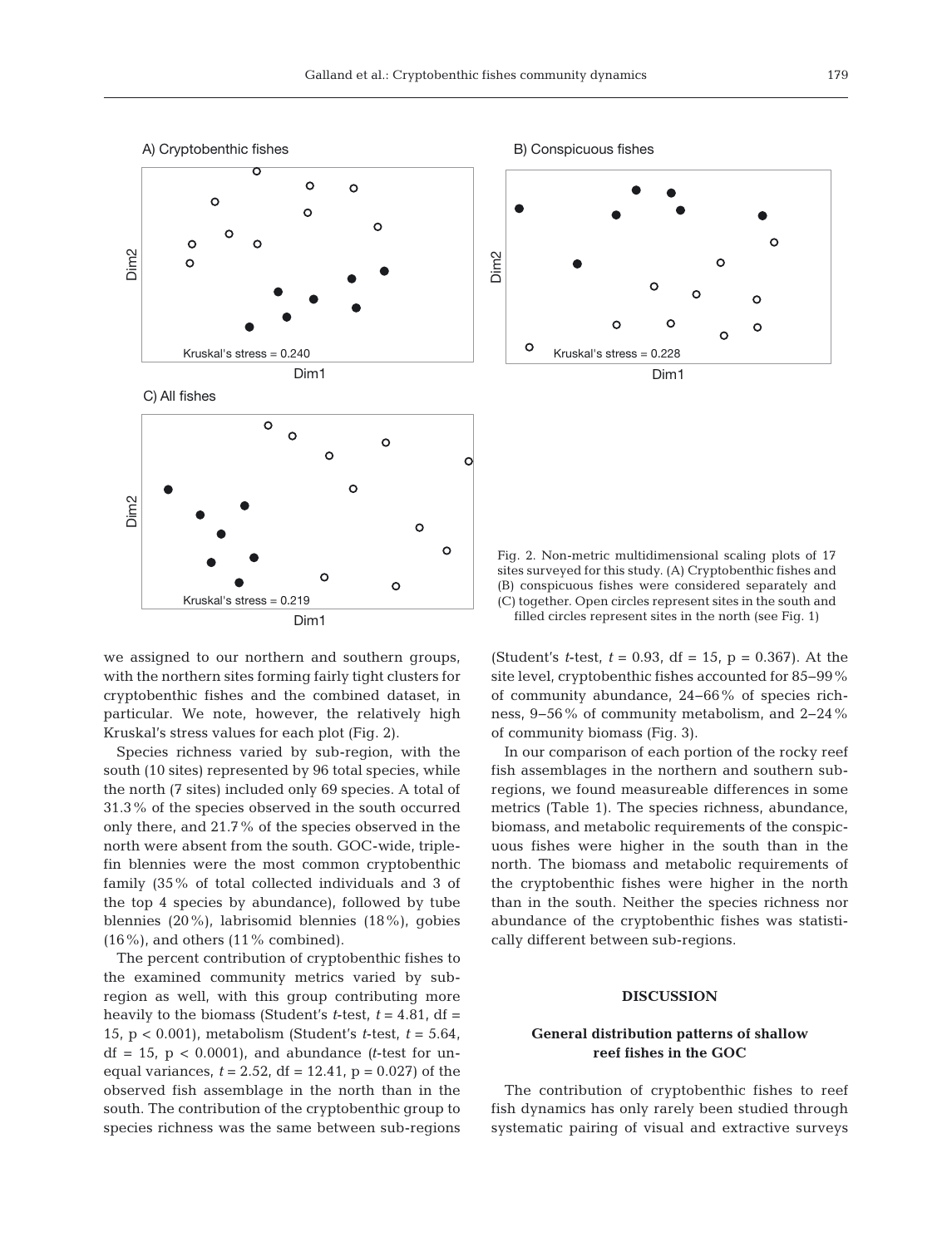

Fig. 3. Relative contribution of cryptobenthic fishes to biomass, metabolism, species richness, and abundance of the reef fish community at 17 study sites. Site numbers refer to Fig. 1

(e.g. Allen et al. 1992, Ackerman & Bellwood 2000), and those instances have been restricted to small geographic areas (single islands) in tropical Australia and temperate California, USA. The cryptobenthic fish assemblage in the GOC is one of the best studied such assemblages in the world, with long histories of study by several Mexican and American institutions. Previous studies, however, have not quantitatively considered the conspicuous assemblage.

Though cryptobenthic fishes are often missed or totally ignored in quantitative visual surveys, they are a major component of the reef fish assemblage in the GOC that should not be overlooked. These fishes account for 9 of 10 individuals and as much as 20% of the biomass and 50% of the community metabolic requirement at the site level. We collected less than 40% of the known cryptobenthic fish species on rocky reefs in the GOC (see Galland 2013 for a complete list of species) — likely as a result of the extreme rarity, depth partitioning, and limited geographic range of some species. Still, the diversity of these fishes that we collected is nearly equivalent to that of the conspicuous fishes that we surveyed. Though the direct contribution of cryptobenthic fishes to reef food webs is not well understood, there is evidence that marine systems with higher diversity are more resilient to human perturbations (e.g. Jackson et al. 2001, Lotze et al. 2006). Without quantitative study of these

small-bodied species, half of the common fish species on rocky reefs in the GOC may be missed.

nMDS supports conclusions by much earlier work (e.g. Walker 1960) that there is a difference in the dynamics of the rocky reef fish assemblage between the 2 sub-regions that we pre-defined. This is the case for the cryptobenthic and conspicuous groups of species, both individually and combined. Likely contributing to this finding is the presence of several 'northern disjunct' populations of species found more commonly along the west coast of the Baja California peninsula and southern California (Walker 1960, Present 1987, Bernardi et al. 2003). Among crypto-

Table 1. Comparisons of mean (±95% CI) species richness, abundance, biomass, and metabolism of conspicuous and cryptobenthic fishes between 2 sub-regions of the Gulf of California (see Fig. 1). Conspicuous transects covered 250 m<sup>2</sup> while cryptobenthic plots covered only 10 m<sup>2</sup> . Mean cryptobenthic abundance and metabolism were compared using Student's *t*-tests. All other means were compared using *t*-tests for unequal variance (see Ruxton 2006)

|                                                           | South              | North              | t.   | df    | p        |
|-----------------------------------------------------------|--------------------|--------------------|------|-------|----------|
| <b>Conspicuous fishes</b>                                 |                    |                    |      |       |          |
| Species richness (spp. transect <sup>-1</sup> )           | $15.8~(\pm 1.7)$   | 10.2 $(\pm 0.9)$   | 5.94 | 54.27 | < 0.0001 |
| Abundance (ind. transect $^{-1}$ )                        | 336 $(\pm 68)$     | 151 $(\pm 49)$     | 4.4  | 61.67 | < 0.0001 |
| Biomass (q transect <sup>-1</sup> )                       | 44257 $(\pm 9544)$ | $23646 (\pm 4101)$ | 4.03 | 47.19 | < 0.001  |
| Metabolism $(J \text{ min}^{-1}$ transect <sup>-1</sup> ) | 963 $(\pm 280)$    | 471 $(\pm 83)$     | 4.45 | 45.54 | < 0.0001 |
| <b>Cryptobenthic fishes</b>                               |                    |                    |      |       |          |
| Species richness (species $plot^{-1}$ )                   | 16.1 $(\pm 2.7)$   | $13.9 \ (\pm 1.5)$ | 1.68 | 12.82 | 0.12     |
| Abundance (ind. $plot^{-1}$ )                             | $256 (\pm 102)$    | $201 (\pm 90)$     | 0.87 | 15    | 0.4      |
| Biomass (q $plot^{-1}$ )                                  | $89 (+42)$         | 157 $(\pm 89)$     | 2.42 | 13.67 | 0.03     |
| Metabolism $(J \text{ min}^{-1} \text{ plot}^{-1})$       | $7(\pm 3)$         | 12 $(\pm 5)$       | 2.32 | 15    | 0.03     |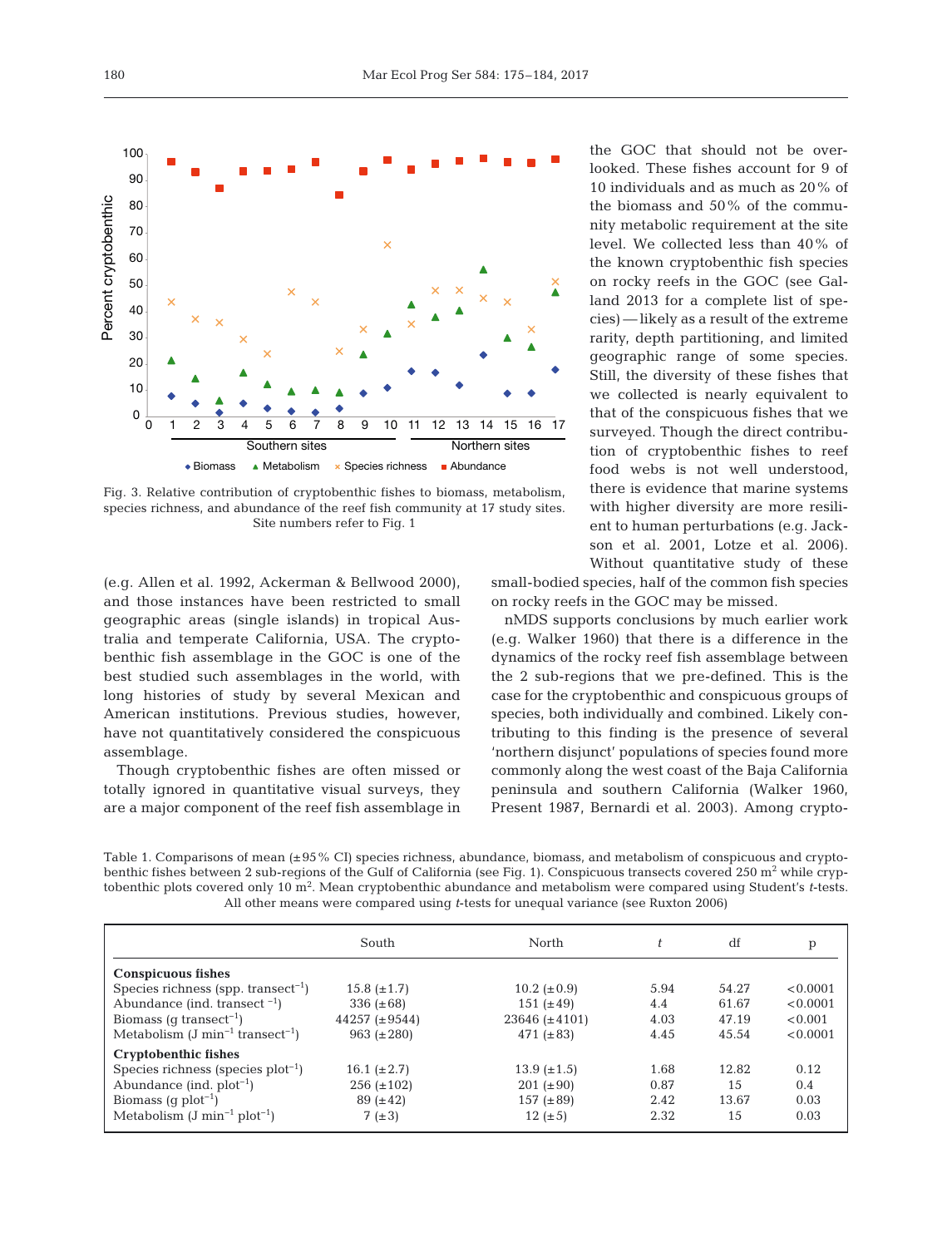benthic species, another factor is the higher density of larger-bodied labrisomid blennies in the north, and smaller-bodied tube blennies and gobies in the south (Galland 2013).

The cryptobenthic fishes do not contribute equally to the overall community dynamics of the quantitatively sampled assemblages in the north and south. Though the overall richness and density of cryptobenthic species is similar between the sub-regions, differences in the species composition contribute to the biomass and community metabolism of cryptobenthic fishes being higher in the north than the south. These differences, coupled with our observation that the abundance, species richness, biomass, and metabolism of conspicuous fishes is lower in the north than the south, lead to a situation where the whole quantitatively sampled, rocky reef fish assemblage is relatively 'more cryptobenthic' in the northern sub-region and 'less cryptobenthic' in the southern sub-region.

Our observation that shallow rocky reef fish assemblages (combined conspicuous and cryptobenthic) in the southern GOC are characterized by higher species richness than those in the northern GOC follows the same general pattern found for the more than 900 total fish species observed in the GOC (Walker 1960, Hastings et al. 2010). This difference is primarily the result of a richer assemblage of conspicuous fishes in the south, as the species richness of cryptobenthic fishes is similar between sub-regions. However, sites in the north may experience more seasonal turnover among the shallow water reef fishes as a result of the temperature variability in that region (e.g. Thomson & Lehner 1976), and 'northern disjunct' species are likely to be more common in the fall or spring, as opposed to July, when we visited the region. Surveys during other seasons may highlight patterns diffewrent to those we have measured here.

# **Comments on the contribution of cryptobenthic fishes to community metabolism**

Fish biomass is often used as a primary metric in studies of reef health (Harmelin-Vivien et al. 1985, Bohnsack & Bannerot 1986, Lang 2003, Sandin et al. 2008, Aburto-Oropeza et al. 2011, Friedlander et al. 2012). However, in recent years, metabolism has been proposed as a means of quantifying flow of energy and materials through ecosystems and linking ecology at multiple scales — from individuals to landscapes (Gillooly et al. 2001, Brown et al. 2004). As fish metabolism is generally assumed to increase with biomass to a power of 0.75 (Gillooly et al. 2001, Davison et al. 2013), small fishes use (require) more total energy per unit biomass than large fishes. In the GOC, cryptobenthic fishes are much more abundant and much smaller than more conspicuous species, so even given their relatively small contribution to total reef fish biomass, their metabolic requirements can be quite high. This is especially evident in the northern sub-region, where the cryptobenthic fishes account for fully 40% of the energy use by reef fishes. This is a significant amount of energy given that this portion of the community is rarely included in reef surveys and, for that matter, rarely observed. Furthermore, total reef fish production may be even more highly influenced by the cryptobenthic group as our calculation of reef fish metabolism is a snapshot and does not account for their high growth rates. As many of these species are short-lived (Miller 1979), with several living no more than 1 or 2 yr, the turnover in the cryptobenthic fish community is high and may account for more production than slower growing, large species (Allen et al. 1992).

This is not the first study to consider the metabolic requirements of small fishes. Ackerman & Bellwood (2000) reported oxygen consumption for all size classes at several sites around Orpheus Island, Great Barrier Reef, Australia. They concluded that fishes less than 50 mm in length may be responsible for more than 25% of the community metabolic requirement and that fishes less than 100 mm in length may utilize over 57% of the community metabolism at a site, remarkably consistent with our site that had the highest proportion of community metabolism attributed to the cryptobenthic species group (Site 14, 56%). Most of the individuals in the smallest size classes at Orpheus Island were cryptobenthic species that were undersampled during visual surveys and better sampled using quantitative, extractive methods (Ackerman & Bellwood 2000). In a study of a very different fish assemblage (the mesopelagic zone of the California Current), Davison et al. (2013) determined that small individuals (those weighing less than 1 g) accounted for more than 40% of the carbon export to the deep sea (a function of oxygen consumption and vertical movement in their model), despite the presence of some much larger individuals. Their specimens were collected using quantitative net sampling (Davison et al. 2013).

Metabolism in ectotherms is not simply a function of biomass; it is also a function of environmental temperature (Gillooly et al. 2001). While examining meta bolism at one time point for several sites provides a means to compare locations, it is interesting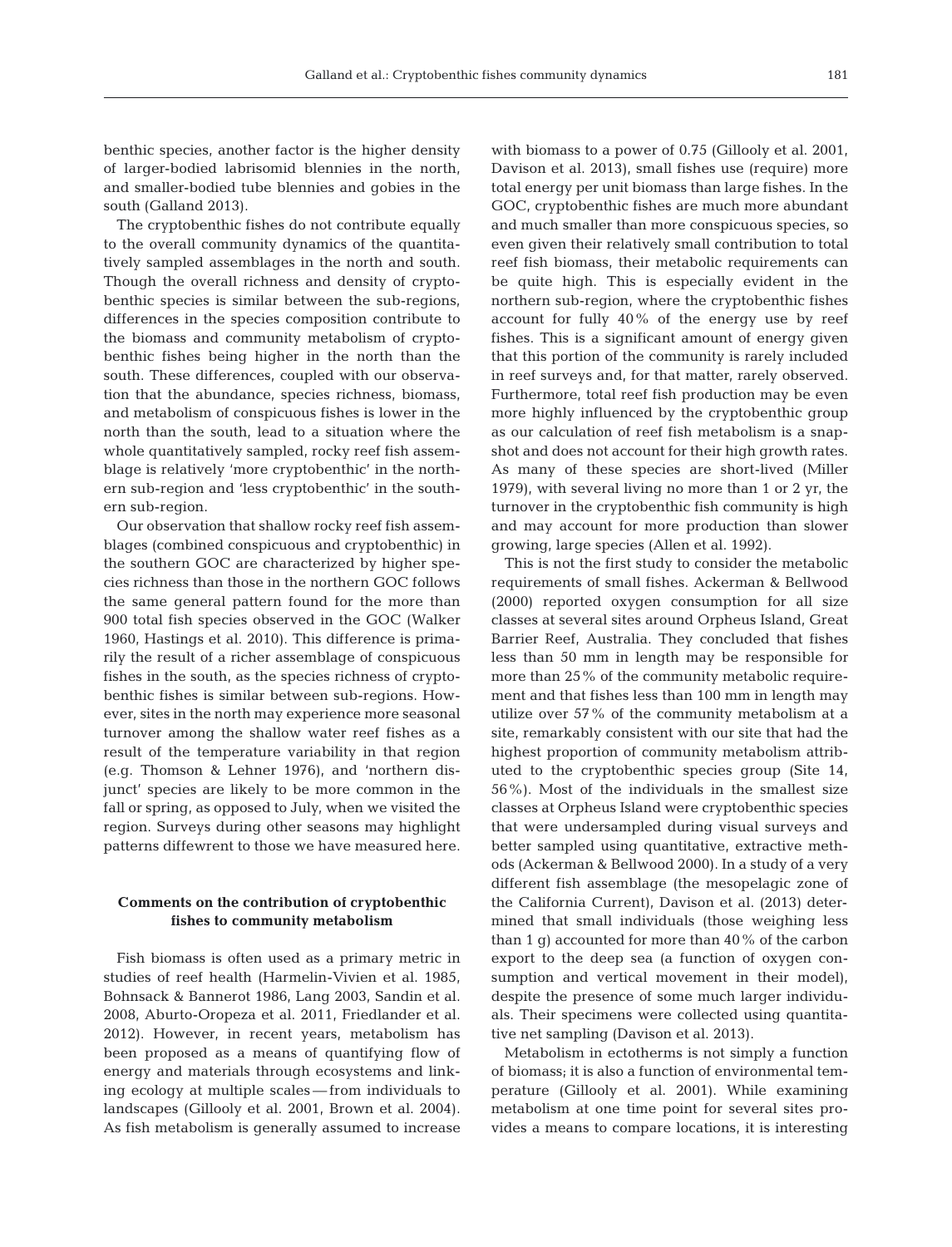to consider that even if biomass is in a steady state (however improbable), metabolic requirements in the marine environment can be expected to change with the local oceanography. At our study sites, temperature is known to vary widely, both temporally and spatially (Galland 2013). For illustrative purposes, we present a theoretical time series of metabolism for the year preceding fieldwork at one site in each of our sub-regions (Fig. 4). In order to derive these curves, we assumed that biomass is in a steady state for the entire year and utilized 31-d centered moving average temperatures (collected by *in situ* temperature loggers) to calculate metabolism for each day. Throughout the year, assemblage-scale metabolic requirements may change sharply, and at different rates and magnitudes, simply as a result of local temperature variability. Therefore, sites with widely different community metabolic requirements per unit area during one season may have similar energy requirements during another season (e.g. Fig. 4). These illustrations are heavily impacted by the high densities of small-bodied cryptobenthic fishes observed throughout the GOC, particularly in the north.

#### **Conclusions**

This is one of the few studies to quantitatively measure the contribution of cryptobenthic fishes to species richness, density, biomass, and metabolism of whole reef fish assemblages, and the only such study



2009 2010 Fig. 4. Estimated community metabolism at individual sites in each of the 2 sub-regions (see Fig. 1), calculated using Eq. (1) with an assumed steady state of biomass and 31-d centered moving average temperatures recorded with *in situ* temperature loggers (Galland 2013)

for the GOC. Our results support the relevance of whole-community assessments and the need to consider all size categories in evaluations of community ecology among marine vertebrates. Many of the places around the world that are generally accepted as having the most intact reef fish communities (e.g. northern Line Islands, Sandin et al. 2008; Cabo Pulmo, GOC, Aburto-Oropeza et al. 2011; Cocos Island, Friedlander et al. 2012) have been quantitatively studied only for conspicuous fishes. Quantitative study of the cryptobenthic fishes in those systems would contribute to our understanding of ecological dynamics in relatively intact assemblages. If the general ratios of cryptobenthic to conspicuous fishes that we measured in the GOC are somewhat consistent across systems, then the density and diversity of reef fish assemblages in those systems may be considerably higher than reported. Community metabolism may change, and even biomass may increase in some cases. Such surveys in these remote places with intact fish communities may also provide results that look significantly different than those that we present here. The GOC has been heavily fished for decades (Applegate et al. 1993, Sala et al. 2004), and the indirect impact of fishing on cryptobenthic fishes is not well understood (but see Ahmadia et al. 2012).

The relationships between cryptobenthic and conspicuous fishes are likely complex. Estimates of species richness and fish density both increase considerably when cryptobenthic fishes are included in surveys. In some cases, the community metabolic requirements also increase significantly, despite the comparably minuscule percentage of total biomass contributed by this group of fishes. By continuing complete reef surveys of this nature, in the GOC and elsewhere, we can continue testing macroecological rules with marine fishes and investigate seasonal, spatial, and anthropogenic differences among reef ecosystems.

*Acknowledgements*. We thank E. Ezcurra of the Gulf of California Marine Program for supporting our field programs and C Sanchez-Ortíz of University Autonoma de Baja California Sur for securing collecting permits for this work. We specifically acknowledge J. Lund, I. Mascareñas-Osorio, and J. Moxley for data collection in the field and the crew of *Sandman* for diving assistance. H. J. Walker and C. Klepadlo provided curatorial assistance. This work was funded by UC MEXUS, Center for Marine Biodiversity and Conservation, The David and Lucile Packard Foundation, Walton Family Foundation, and National Science Foundation under grant number IGERT 0333444. R. Norris, J. Leichter, S. Sandin, J. Shurin, and two anonymous reviewers provided helpful commentary on early drafts of this work, for which we are grateful.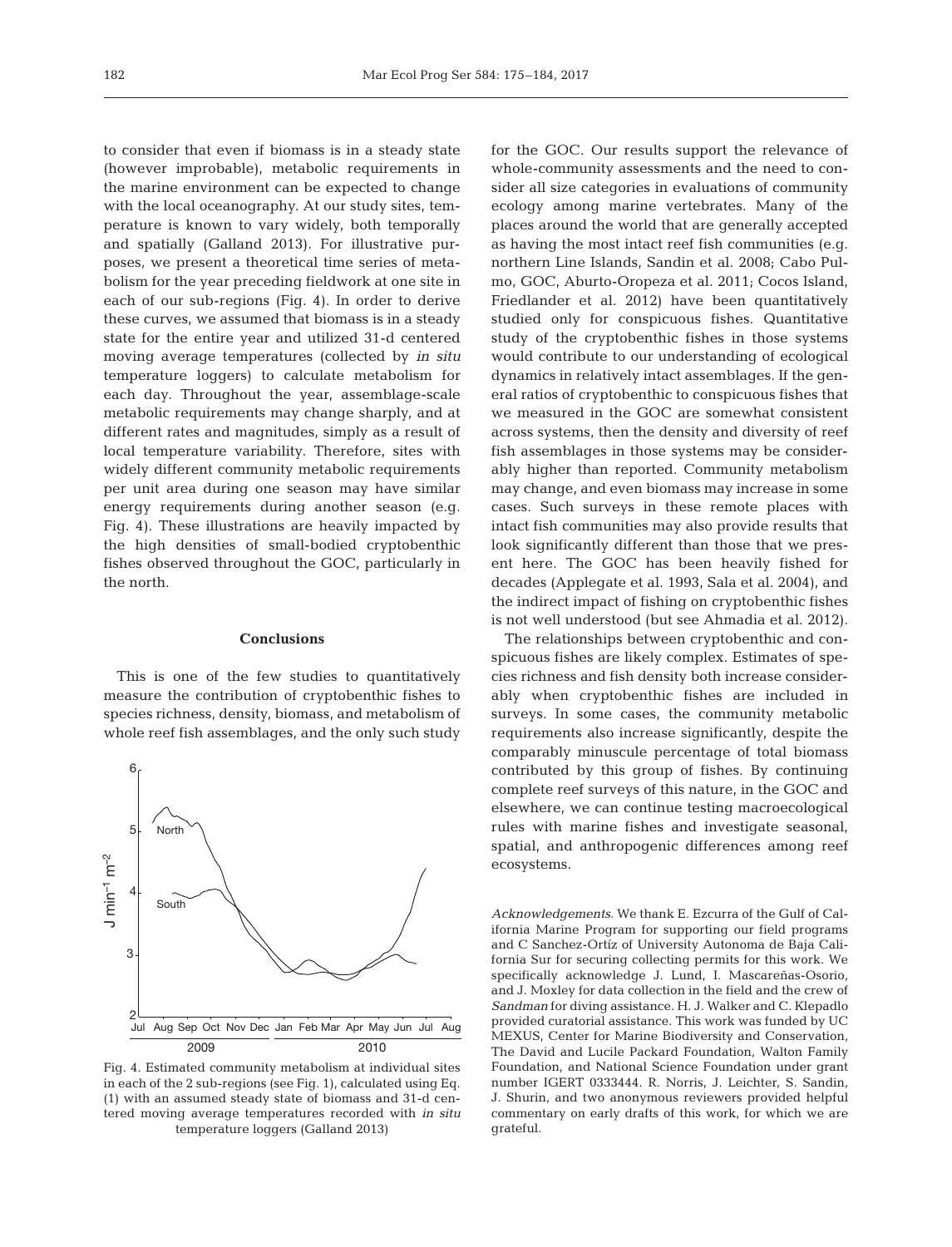#### LITERATURE CITED

- Aburto-Oropeza O, Erisman B, Galland GR, Mascareñas-Osorio I, Sala E, Ezcurra E (2011) Large recovery of fish biomass in a no-take marine reserve. PLOS ONE 6:e23601
- Ackerman JL, Bellwood DR (2000) Reef fish assemblages:a re-evaluation using enclosed rotenone stations. Mar Ecol Prog Ser 206: 227−237
- Ackerman JL, Bellwood DR (2003) The contribution of small individuals to density-body size relationships. Oecologia 136: 137−140
- Ackerman JL, Bellwood DR, Brown JH (2004) The contribution of small individuals to density-body size relationships: examination of energetic equivalence in reef fishes. Oecologia 139: 568−571
- Ahmadia GN, Pezold FL, Smith DJ (2012) Cryptobenthic fish biodiversity and microhabitat use in healthy and degraded coral reefs in SE Sulawesi, Indonesia. Mar Biodivers 42:433-442
	- Allen LG, Bouvier LS, Jensen RE (1992) Abundance, diversity, and seasonality of cryptic fishes and their contribution to a temperate reef fish assemblage off Santa Cata lina Island, California. Bull South Calif Acad Sci 91:55-69
	- Alvarez-Borrego S (2010) Physical, chemical, and biological oceanography of the Gulf of California. In: Brusca RC (ed) The Gulf of California biodiversity and conservation. The University of Arizona Press, Tucson, AZ, p 24–48
	- Applegate SP, Soltelo-Macias F, Espinosa-Arrubarrena L (1993) An overview of Mexican shark fisheries, with suggestions for shark conservation in Mexico. In: Branstetter S (ed) Conservation biology of elasmobranchs. NOAA Technical Report NMFS 115:31-37
- Bernardi G, Findley L, Rocha-Olivares A (2003) Vicariance and dispersal across Baja California in disjunct marine fish populations. Evolution 57: 1599−1609
	- Bohnsack JA, Bannerot SP (1986) A stationary visual census technique for quantitatively assessing community structure of coral reef fishes. NOAA Technical Report NMFS 41: 1−15
- Brown JH, Gillooly JF, Allen AP, Savage VM, West GB (2004) Toward a metabolic theory of ecology. Ecology 85: 1771−1789
	- Cisneros-Mata MA (2010) The importance of fisheries in the Gulf of California and ecosystem-based sustainable comanagement for conservation. In: Brusca RC (ed) The Gulf of California biodiversity and conservation. The University of Arizona Press, Tucson, AZ, p 119–134
- Clarke KR (1993) Non-parametric multivariate analyses of changes in community structure. Aust J Ecol 18: 117−143
- Connell JH (1961) The influence of interspecific competition and other factors on the distribution of the barnacle *Chthamalus stellatus*. Ecology 42: 710−723
- Crocker RL, Tiver NS (1948) Survey methods in grassland ecology. Grass Forage Sci 3: 1−26
	- Dallmeier F, Foster RB, Romano CB, Rice R, Kabel M (1991) User's guide to the Beni Biosphere Reserve biodiversity plots 01 and 02, Bolivia. Smithsonian Institution Press, Washington, DC
- Davison PC, Checkly DM, Koslow JA, Barlow J (2013) Carbon export mediated by mesopelagic fishes in the northeast Pacific Ocean. Prog Oceanogr 116: 14−30
- Dayton PK (1971) Competition, disturbance, and community organization: the provision and subsequent utilization of space in a rocky intertidal community. Ecol Monogr 41: 351−389
- Depczynski M, Bellwood DR (2003) The role of cryptobenthic reef fishes in coral reef trophodynamics. Mar Ecol Prog Ser 256: 183−191
	- Friedlander AM, Zgliczynski BJ, Ballesteros E, Aburto-Oropeza O, Bolaños A, Sala E (2012) The shallow-water fish assemblage of Isla del Coco National Park, Costa Rica: structure and patterns in an isolated, predatordominated ecosystem. Rev Biol Trop 60: 321−338
	- Froese R, Pauly D (2015) FishBase. www.fishbase.org (accessed 01 Oct 2015)
	- Galland GR (2013) The conservation and ecology of cryptobenthic fishes on rocky reefs in the Gulf of California, Mexico. PhD dissertation, University of California, San Diego, CA
	- Gibson DJ (2009) Grasses and grassland ecology. Oxford University Press, Oxford
- Gillooly JF, Brown JH, West GB, Savage VM, Charnov EL (2001) Effects of size and temperature on metabolic rate. Science 293: 2248−2251
- Goatley CHR, González-Cabello A, Bellwood DR (2016) Reefscale partitioning of cryptobenthic fish assemblages across the Great Barrier Reef, Australia. Mar Ecol Prog Ser 544:271-280
- Gonzales-Cabello A, Bellwood DR (2009) Local ecological impacts of regional biodiversity on reef fish assemblages. J Biogeogr 36: 1129−1137
	- Greig-Smith P (1983) Quantitative plant ecology, Vol. 9. University of California Press, Berkeley, CA
- Harborne AR, Jelks HL, Smith-Vaniz WF, Rocha LA (2012) Abiotic and biotic controls of cryptobenthic fish assemblages across a Caribbean seascape. Coral Reefs 31: 977–990
	- Harmelin-Vivien ML, Harmelin JG, Chauvet C, Duval C and others (1985) Evaluation visuelle des peuplements et populations de poissons: méthodes et problèmes. Rev Ecol Terre Vie 40: 467−539
- Hastings PA, Galland GR (2010) Ontogeny of microhabitat use and two-step recruitment in a specialist reef fish, the browncheek blenny (Chaenopsidae). Coral Reefs 29: 155−164
	- Hastings PA, Findley LT, Van der Heiden AM (2010) Fishes of the Gulf of California. In Brusca RC (ed) The Gulf of California biodiversity and conservation. The University of Arizona Press, Tucson, AZ, p 96–118
	- Hayek LC, Buzas MA (1997) Surveying natural populations. Columbia University Press, New York
	- Hemminga MA, Duarte CM (2000) Seagrass ecology. Cambridge University Press, Cambridge
- Hixon MA (2011) 60 years of coral reef fish ecology:past, present, future. Bull Mar Sci 87: 727−765
	- Jackson JBC, Kirby MX, Berger WH, Bjorndal KA and others (2001) Historical overfishing and the recent collapse of coastal ecosystems. Science 293:629-637
- $\delta$ Janzen DH (1970) Herbivores and the number of tree species in tropical forests. Am Nat 104:501–528
- Kotrschal K (1989) Trophic ecomorphology in eastern Pacific blennioid fishes: character transformation of oral jaws and associated change of their biological roles. Environ Biol Fishes 24: 199−218
	- Lang JC (ed) (2003) Status of coral reefs in the western Atlantic: results of initial surveys, Atlantic and Gulf Rapid Reef Assessment (AGRRA) Program. Atoll Research Bulletin 496, Smithsonian Institution, Washington, DC
	- Lotze HK, Lenihan HS, Borque BJ, Bradbury RH and others (2006) Depletion, degradation, and recovery potential of